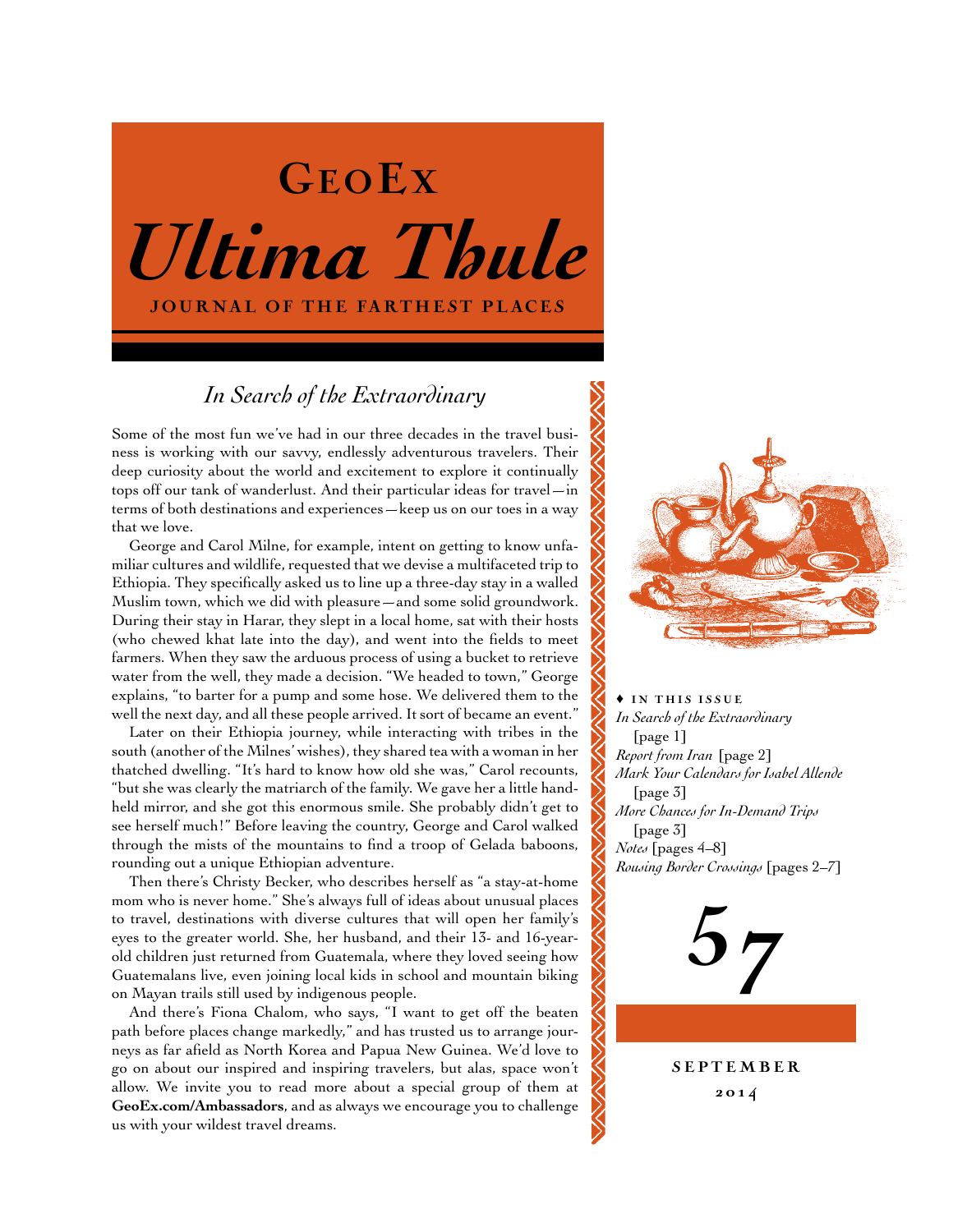# ROUSING BORDER CROSSINGS

*"Life is never going to be quite the same again after your passport is stamped," Graham Greene wisely wrote, but as many travelers know, the act of reaching a border post and getting that stamp can be a lifechanging adventure all on its own. Let's hear from staff about border crossings they won't soon forget.*

#### $\triangle$  ROUSING BORDER CROSSINGS ONE

Sara Barbieri: *Visas on arrival for Pakistan are only available for groups of two or more. Go figure. Our Pakistani representatives jumped in to help me, calling in favors, meeting me in the border town of Tashkurgan (China), hobnobbing with officials, writing a letter on the spot to immigration dignitaries that promised to keep me safe in Pakistan, etc. I waited demurely in my own room at Sost immigration, trying to look like no trouble at all, completing the form they gave me. Finally the visa was stuck into my passport, and after it was stamped (another room, more waiting), I grinned, yelped, and pumped my arm in triumph. They all smiled and looked happy, too.* 



# *Report from Iran*

GeoEx pioneered American travel to Iran, leading our first trip there in 1993. Our returning travelers have invariably enthused about the warmth of the people and the wonders of the sites. GeoEx CEO Jean-Paul Tennant recently visited Iran for the first time. We sat down with him to get his impressions of this alluring, often misunderstood country.

*Why did you want to visit Iran?* I'd heard that Iran has everything: a rich, layered history that remains in flux to this day; a dynamic, evolving culture that is very different from our own; kind, open people who are as fascinated by us as we are by them; delicious food; spectacular architecture, including some gorgeous mosques; and wonderful artists and craftspeople. Whether or not they've entered Iran with well-informed preconceptions, GeoEx guests have always come back raving about the country. I was very excited to finally have the opportunity to experience it for myself.

*Did you have any hesitations about traveling to Iran?* Not at all. It felt 100 percent safe at all times.

*How did people react to you?* They would approach us in a friendly way and ask, "Where are you from? Germany? Australia?" When we answered, they would say, "USA? We *love* Americans! I have a cousin in Los Angeles! Come to my house—I will feed you dinner!" A few people just came up to us and said "I love you" out of the blue.

*What were three highlights of the trip?* Esfahan: The vibrant square in this ancient cultural capital was filled with people at all hours. Evenings were especially beautiful, with the mosques and fountains lit up and the horsedrawn carriages circling around.

The artisans and artworks, from copper work to ceramics, textiles, and paintings: The artisans were highly skilled and eager to share their craft, often employing techniques that have been used for centuries.

The Tomb of Hafez in Shiraz: This monument, built in memory of the beloved 14th-century Persian poet Hafez, was brimming with people reading poetry and quotes, a daily ritual that continues into the evening. Our guide told us that Hafez's poetry addresses issues of life and love that are still applicable today. It was tremendously moving to see the people of Shiraz showing their reverence for a poet from their proud past. And the tomb itself is incredibly beautiful.

*What was the biggest surprise?* Learning that Iranians sometimes enter into marriages with an expiration date: The marriage license has both a start and an end! Iran is very socially conservative, and the only acceptable way for a man and a woman to spend time together is if they are married, even temporarily.

*How was your guide?* She was outstanding. She clearly loves her country and was full of stories! She talked with us about everyday life for Iranians: work, family, romance, cooking, recreation. And she presented an honest picture. For example, she told us about the time she nearly lost her guide license—and her livelihood—when a member of the "morality police" caught her with her ankles showing in the lobby of the Laleh Hotel in Tehran. All in all, we learned so much from her.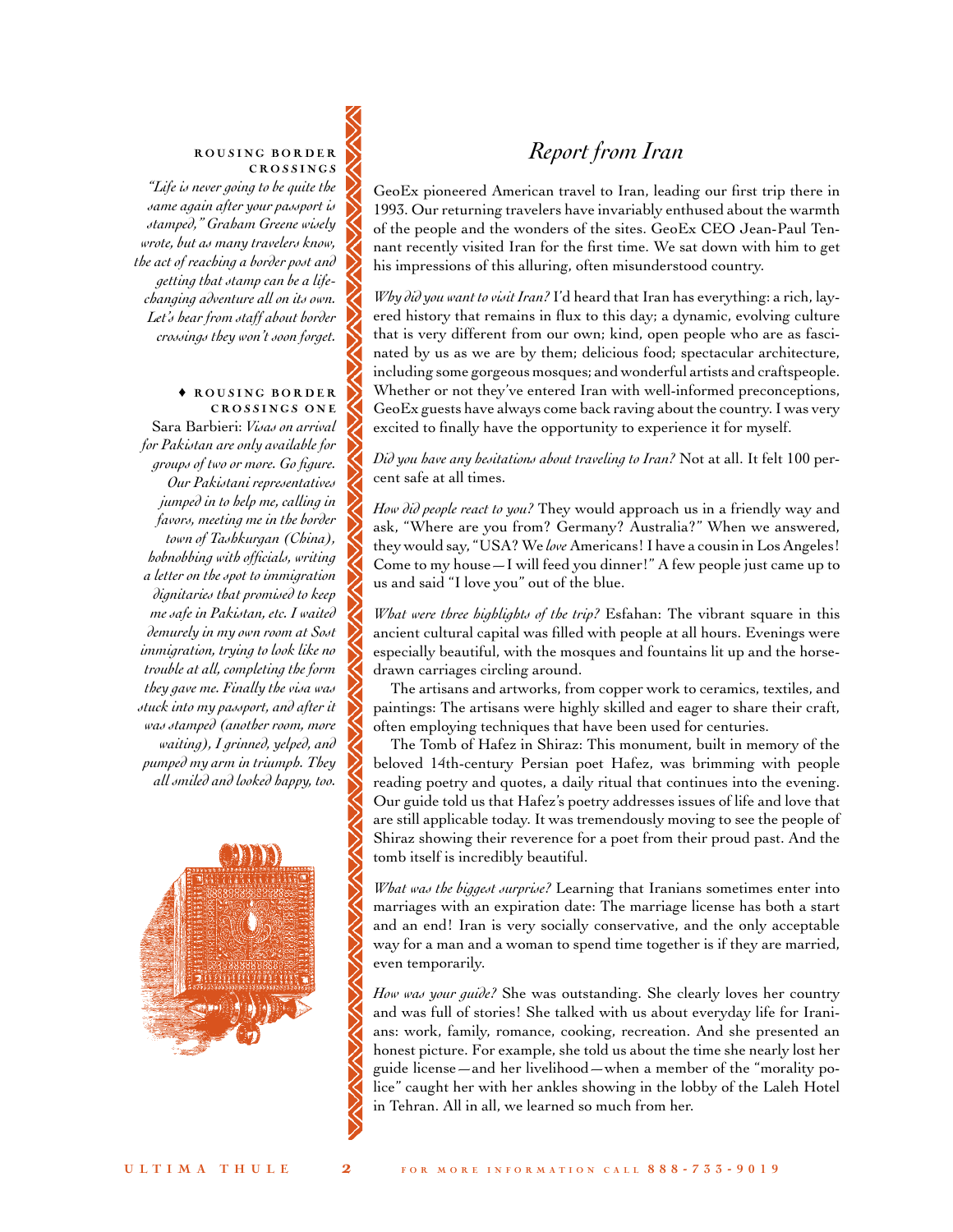*Did you have the opportunity to interact with Iranians?* Yes, every day! More than in any other place I have ever been, the locals jumped at the chance to talk with Americans, to share stories, talk politics, and compare experiences in our respective countries. I should add that this was true of the Iranian men. Women still behave (and are treated) quite differently in Iran, but it was nice to see that this might be starting to change, especially with the younger generations in the bigger cities.

*What was the biggest lesson you brought home?* In addition to all the lessons I learned about the culture, history, and art of Iran, I was reminded how incredibly fortunate we are to live in a country that grants us the personal freedoms that we have in the US.

*Based on your trip, what's the best way for travelers to get the most out of a visit to Iran?* Because Iranians are so open and friendly and particularly interested in Americans, it is a wonderful place to leave shyness behind and chat openly with the locals. They will respond with unforgettable warmth, enthusiasm, and hospitality.

*If you're interested in traveling to Iran, planning ahead is essential. Our fall* Treasures of Persia *departure is sold out, and space for 2015 trips (April 13–May 1 and September 28–October 16) is going fast.*



# *Mark Your Calendars for Isabel Allende*

We are thrilled to have internationally acclaimed novelist Isabel Allende joining us in conversation with our own Wanderlust editor-in-chief, Don George. Winner of Chile's 2010 National Prize for Literature, Isabel describes her fiction as "realistic literature," rooted in her remarkable upbringing, her feminist convictions, and the harsh political realities that shaped her destiny. We hope you'll join us on September 24 in the Bay Area. Check **[GeoEx.com/Events](http://www.geoex.com/about/events)** for more information.

# *More Chances for In-Demand Trips*

Prompted by the interest of GeoEx travelers, we've lined up additional dates for a handful of sold-out and in-demand trips. The new-in-2014 *Untamed Patagonia* was a hit, and we've added departures for December 21– January 2 and January 11–23. We're finalizing a June/July departure for *Pakistan's Hunza Valley*—our own Sara Barbieri just returned from the region and would love to chat about her experiences there. Our popular Cuba, West Africa, and Iran trips are also filling 2015 dates quickly. Give us a call to grab your spot, and keep your eyes out for other 2015 departures in our new catalog—arriving late September.



*The arrival of the 2015 catalog is imminent. Request yours (also available as an app) at* [GeoEx.com/Catalog](http://www.geoex.com/forms/catalog-request)

## $\triangle$  ROUSING BORDER CROSSINGS TWO

Alice Howell: *I hiked for seven days on an old salt route in northwest Nepal to cross into Tibet. At the border, the Maoist rebels who had taken the post demanded more money from my guide. When my guide resisted, we were told we would be kept there, and they halfheartedly attempted to shuffle us into a dank, dark holding room. We wound up paying our undue extra and were allowed to cross (via wobbly footbridge)—only to be greeted by hostile Chinese border officials who shook us down for all imagery of the Dalai Lama.*

# $\triangle$  ROUSING BORDER CROSSINGS THREE

Jesse Knight: *When crossing from Peru to Ecuador, the power went out in the immigration office, turning the room pitch-black. Suddenly I was tackled to the ground by an Ecuadorian guard. When the power returned a few minutes later, the guard stood up, brushed off his clothes, stamped my passport, and let me through.*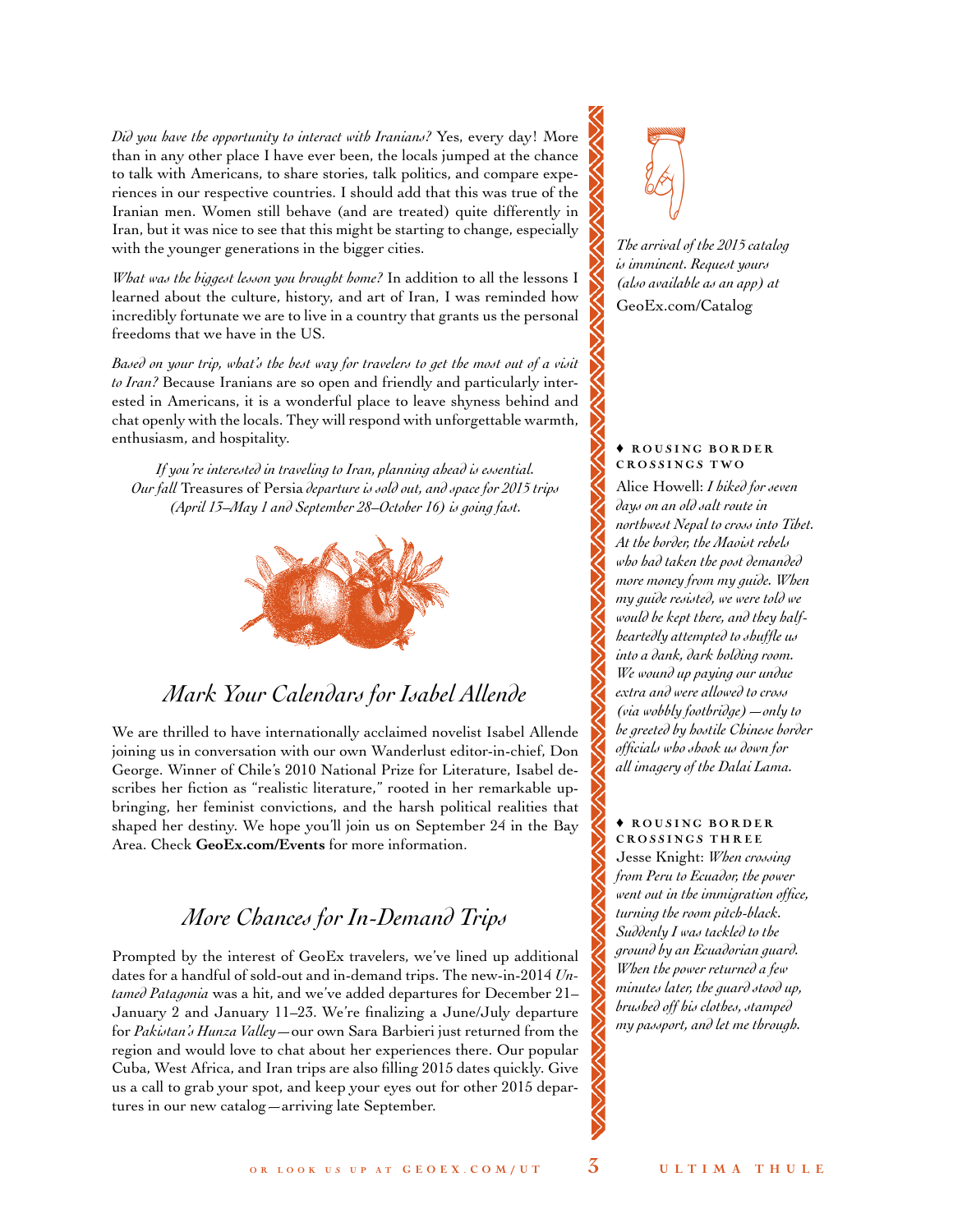*Notes* 

# $\triangle$  ROUSING BORDER

CROSSINGS FOUR Jessica Silber: *When bussing from Tanzania into Kenya, my two friends and I were the last to receive our passports back from officials at the chaotic border. The process had taken so long that our bus driver left without us, abandoning us but taking our luggage. We were frantic. Luckily, a kind stranger drove us into Kenya, where we caught up with the bus. The other passengers laughed heartily when we three grumpy*  wazungu *reclaimed our seats.* 



 $\triangle$  ROUSING BORDER CROSSINGS FIVE Brady Binstadt: *In Chile, after driving well over 100 miles on a gravel road (the kind with more tumbleweeds than speed limit signs), there was a little shack with one beat-up truck parked next to it. That was the official border post. We had to wake up the two guards (one Chilean, one Argentine), both in full uniform though it had been 17 days since anyone crossed. When I spotted a Ping-Pong table outside, I foolishly challenged them to a few games. Have you ever played Ping-Pong in the middle of the famously windy Patagonian steppe with someone who has a lot of time on his hands? Well, let's just blame my loss on the home-table advantage.* 

# SEPARATING PEOPLE FROM POLITICS IN CUBA

It's just 90 miles from Key West to the Cuban coast, but it might as well be 90,000, as difficult as it is to navigate the regulations and ideologies that divide the two. Thanks to our people-to-people license, GeoEx is closing the gap, introducing Americans to this off-limits island in a way that separates the people from the politics.

GeoEx trips reveal Cuba through the eyes of its people. Our Cuba celebrants have sleuthed out the best speakers and most insightful meetings, enabling an open exchange of ideas. And because GeoEx keeps groups small (6–16 guests), we are able to gain greater access. "I can't get over how mobile it felt to be 9 or 10 people," explained Nancy B. "The size of the group allowed for a flexibility not possible in larger groups." Exploring Old Havana with an architect, discussing Cuban culture with a sociology professor, seeing life on a tobacco farm in the Viñales Valley, meeting with officials (with some luck) at the US Interest Section, and hearing from artists in their studios are among the activities in store. Since we're few in number, each of us can actively participate in the discussions.

Knowing that things in Cuba can (and do) change at any moment, GeoEx has arranged for a skilled trip-leading duo: US-based Tony Pandola and one of our handpicked, best-in-country Cuban guides. Our travelers praise Tony's knowledge (he is obsessed with Cuban history and revealing the nuances of the shifting perspectives), good humor, and ability to keep things running smoothly. They also appreciate our immensely articulate guides, who open windows into the vitality and hopefulness of the Cuban people and work magic when it comes to securing dinner reservations at the right restaurant or finding that late-night jazz or salsa club.

Phone Jennine Cohen to find out which of our upcoming Scheduled Trips (December 19–26, January 2–9, January 9–16, and once a month from February to May) still have space left.

## CALLING FOOD LOVERS, HISTORY BUFFS, AND ARCHAEOLOGY AFICIONADOS

*Heart of Indochina* has it all. In 16 phenomenal days, we explore the best of Vietnam, Cambodia, and Laos, getting a complete cultural immersion with private museum and gallery visits, insightful stops in heart-stirring temples, some delicious culinary moments, and much scenery gazing.

From the bustling streets of Ho Chi Minh City to the magnificent remains of the Khmer Empire in Angkor Wat, we dip in and out of enduring legacies—and UNESCO World Heritage Sites galore—while meeting the people who put the heart into Indochina. Some of our favorite trip activities that travelers would be hard-pressed to arrange on their own include joining a charismatic Hoi An chef for an introduction to Vietnamese street food and a cooking lesson; exploring the award-winning Vietnam Museum of Ethnology in Hanoi with Indochina art expert Dr. Mark Rapoport; participating in the time-honored process of rice farming near Luang Prabang; and visiting Conservation d'Angkor (usually closed to the public), which saved Cambodian cultural heritage from the lucrative trade of ancient relics. Errin Mixon, our Indochina passionista, would love to tell you about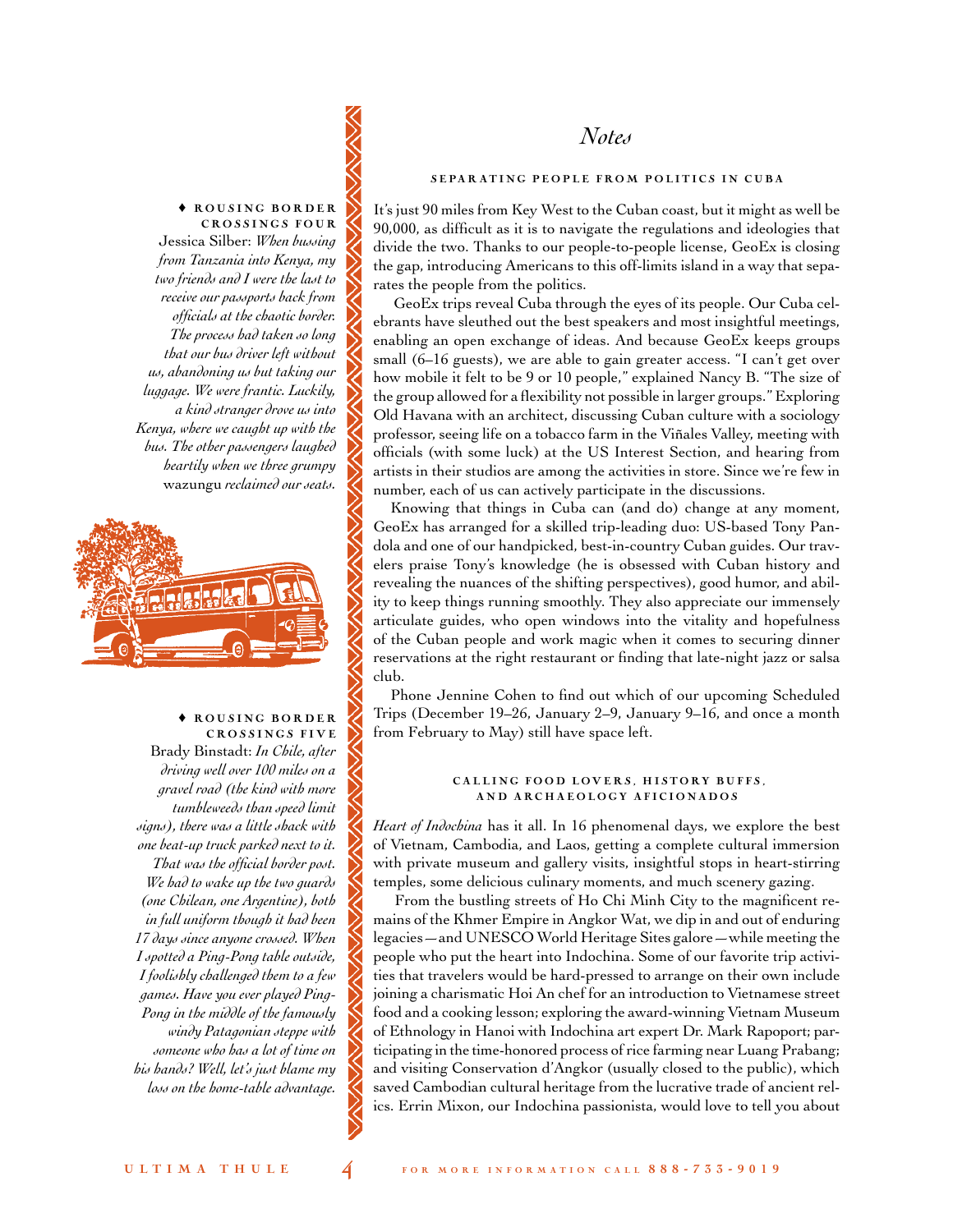plenty more, including the overnight cruise on limestone karst–dotted Halong Bay.

Making *Heart of Indochina* even more attractive—especially for first-time Southeast Asia travelers—we've carefully chosen hotels for their charm and luxury, selected guides we know to be extremely knowledgeable and fun, and thrown in extras that other companies don't, like bottled water, most gratuities, and medical evacuation insurance. The best time of year to see this trifecta is coming right up, and our two Scheduled Trips are timed accordingly: November 8–23 and January 10–25. Errin is the one to call.

## AWAKENING THE SOUL IN INDIA

"This is indeed India!" Mark Twain once exclaimed. "The land of dreams and romance, of fabulous wealth and fabulous poverty, . . . of a thousand religions and two million gods, . . . the one land all men desire to see, and having once seen, by even a glimpse, would not give that glimpse for the shows of all the rest of the globe combined." Like Mr. Twain, we've been under the spell of India for decades and have intelligently designed *From Taj to Tiger* to offer a comfortable window into the country's beauty and mind-bending complexity.

On this 16-day journey, we ponder the changing facades of the Taj Mahal at sunrise, watching light dance across its marble paths and inner chambers, and we savor the grandiose beauty of Udaipur's majestic palaces and lakes. We make merry in the streets of Narlai, a charming off-thebeaten-path town, during a festival (Diwali, the Festival of Lights, on our October 11–26 trip, and Holi, the Festival of Color, on our February 22– March 9 departure). And we relish once-in-a-lifetime moments, including gliding on the sacred Ganges past locals bathing from ghats and safariing in Ranthambore National Park, where Bengal tigers quietly roam.

Upon returning from India with GeoEx, Shannon B. advised travelers: "Jump into India without worrying too much. . . . It's an incredible, crazy, wonderful place that has both very hard things to see and deeply beautiful things." Act fast if you'd like to join our guaranteed October trip. Sara Barbieri is happy to discuss details and options with you.



#### FESTIVAL TIME IN BHUTAN

Villagers flock from the surrounding valleys to attend the Trongsa Tshechu, one of Bhutan's largest, most significant religious and social gatherings of the year. We love to join in the festivities, taking in firsthand the colorful expressions of the country's Buddhist culture. Monks in robes *(continued on page 6)*



*For more literary travel musings, visit our blog at* [GeoEx.com/Blog](http://www.geoex.com/blog)



#### $\triangle$  ROUSING BORDER CROSSINGS SIX

Natalie Crow: *Crossing from Costa Rica to Panama on the Caribbean coast felt like a major adventure. I was let off by my bus on a dirt road in what seemed like the middle of nowhere and had to walk to a tiny, dilapidated shack (aka the border post) to get my stamp. Then I had to pick my way across a "bridge"—basically an ancient, rickety railroad trestle with only a few random planks strewn across it (unattached) to keep you from tumbling into the rushing water below. I walked very carefully and was grateful to arrive in Panama!*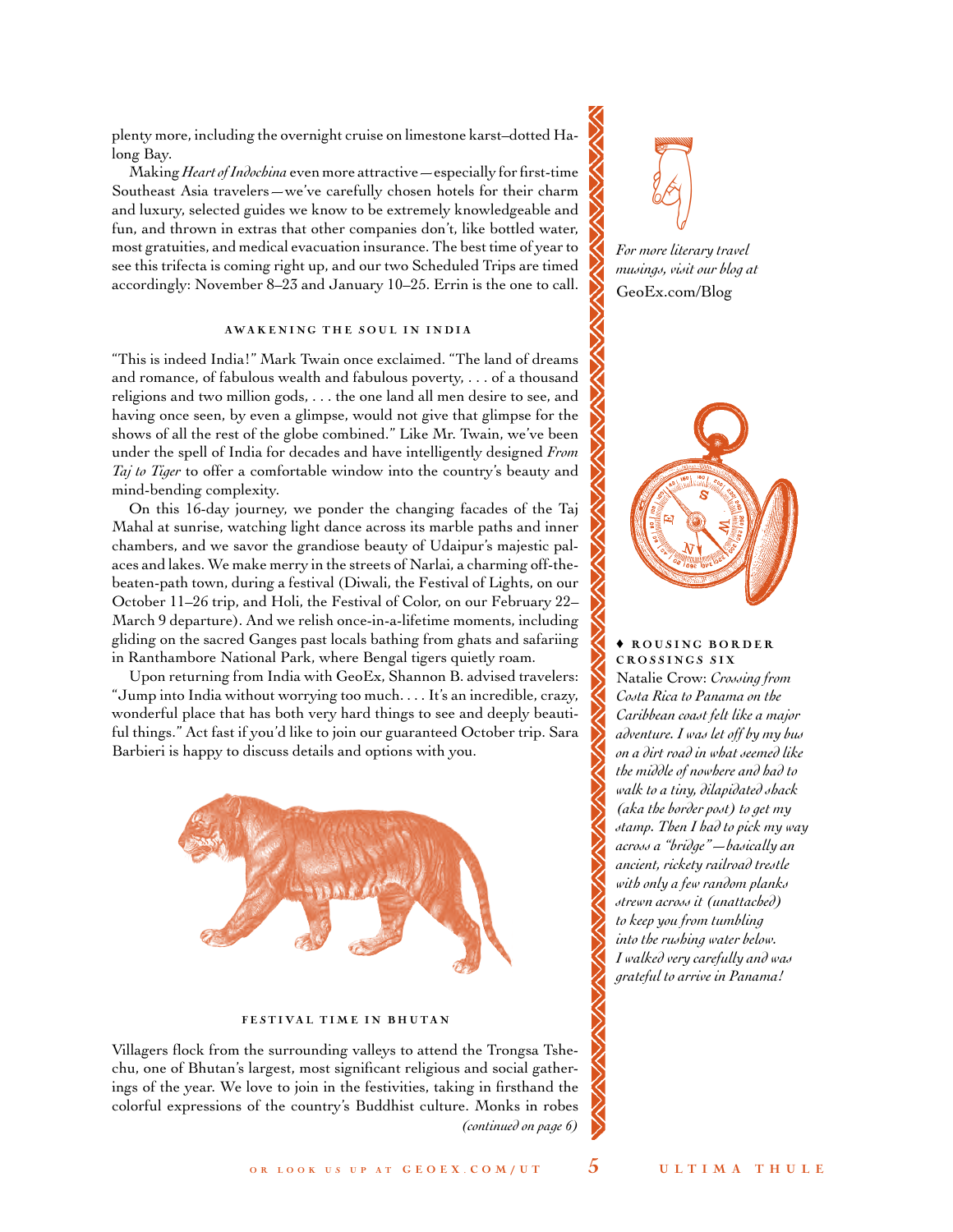

*To reach the travel wizards noted here, please call* 888-733-9019

## $\triangle$  ROUSING BORDER CROSSINGS SEVEN Jean-Paul Tennant: *Back in*

*the days of a divided Germany, I crossed from West to East with my family to visit relatives trapped on the wrong side. There were watchtowers, machine gun turrets, rows of barbed wire, and East German border guards ripping apart seats and probing gas tanks to make sure no one left with hidden human cargo. The measures East Germany put in place to keep its citizens from leaving made quite an impression on me, even as a young boy.*



## *(continued from page 5)*

adorned with intricate designs dance, spin, and roll their masks in time with meditative music. The rituals recount stories of Buddhism's arrival in Bhutan with Guru Rinpoche.

This five-day jubilee, featured on the December 28–January 5 edition of *Sacred Festivals of Bhutan*, takes place at the immense Trongsa Dzong, which, with its maze of passageways intersecting courtyards, dozens of temples, and towers, is an exemplary specimen of multilevel *dzong* architecture. Once a powerful fortress, it is now a monastery and administrative complex that serves as headquarters of the local government. During the *tshechu*, we join throngs of revelers inside to watch mesmerizing performances, including the fire blessing: locals run through a ring of burning straw.

Because there's so much to see in the Land of the Thunder Dragon, our trip includes explorations on either side of the celebration. We move through bucolic countryside, enjoying stunning views of eastern Himalayan peaks, proud monasteries, and striking temples. We spend time in Paro's tiny streets, lined with brightly painted wooden shops, and wander through Thimphu, where we're tempted by Bhutanese weavings, prayer flags, and silver. And we hike up to Taktsang Lhakhang, the Tiger's Nest, one of the most important religious sites in the entire Himalaya. Contact Michael Steigerwald for more information.

#### MORE THAN PASSION FOR MYANMAR

Myanmar's golden hour enchants us at sunset, when pastels play tricks on gilded pagodas, adding to the glowing mystery of this once-forbidden destination. No wonder travelers have begun to flock here since the tourism boycott was lifted. But we know from experience that you need more than passion to have a good trip in this tricky-to-navigate country.

The tourism infrastructure is in its infancy, and finding space in hotels—especially comfortable hotels run by reputable folks—is tough. Luckily, our Myanmar mavens are well acquainted with the options and reserved rooms long ago in first-rate lodgings for our December *Inner Burma* journey. For this trip and all our Myanmar adventures, we are just as diligent about vetting the other businesses with whom we interact, so you can rest easy knowing that we work with quality ventures run by honest, progressive-minded sorts interested in keeping the country moving in the right direction. Instead of worrying about where to stay and whom your money is supporting, you can focus on the moments you came for, moments we've thoughtfully lined up for you on *Inner Burma*.

Throughout the trip we walk and talk with Myanmar's gracious citizens, enjoying insightful conversations about traditional ways of life and the rapid changes taking place. We appreciate cultural masterpieces, like Bagan's Plain of Temples, more breathtaking than pictures can convey. We hike among Kengtung's least frequented villages, meeting their residents, visit an elephant sanctuary, and delight in a two-day Irrawaddy River cruise, among much else—all during the best weather of the year.

We recommend reserving your space very soon on our December 6–17 *Inner Burma* (the January departure is sold out). If these dates don't work for you, ask us about a Custom Trip: we'll tailor it to your time frame and interests. Errin Mixon is here to help.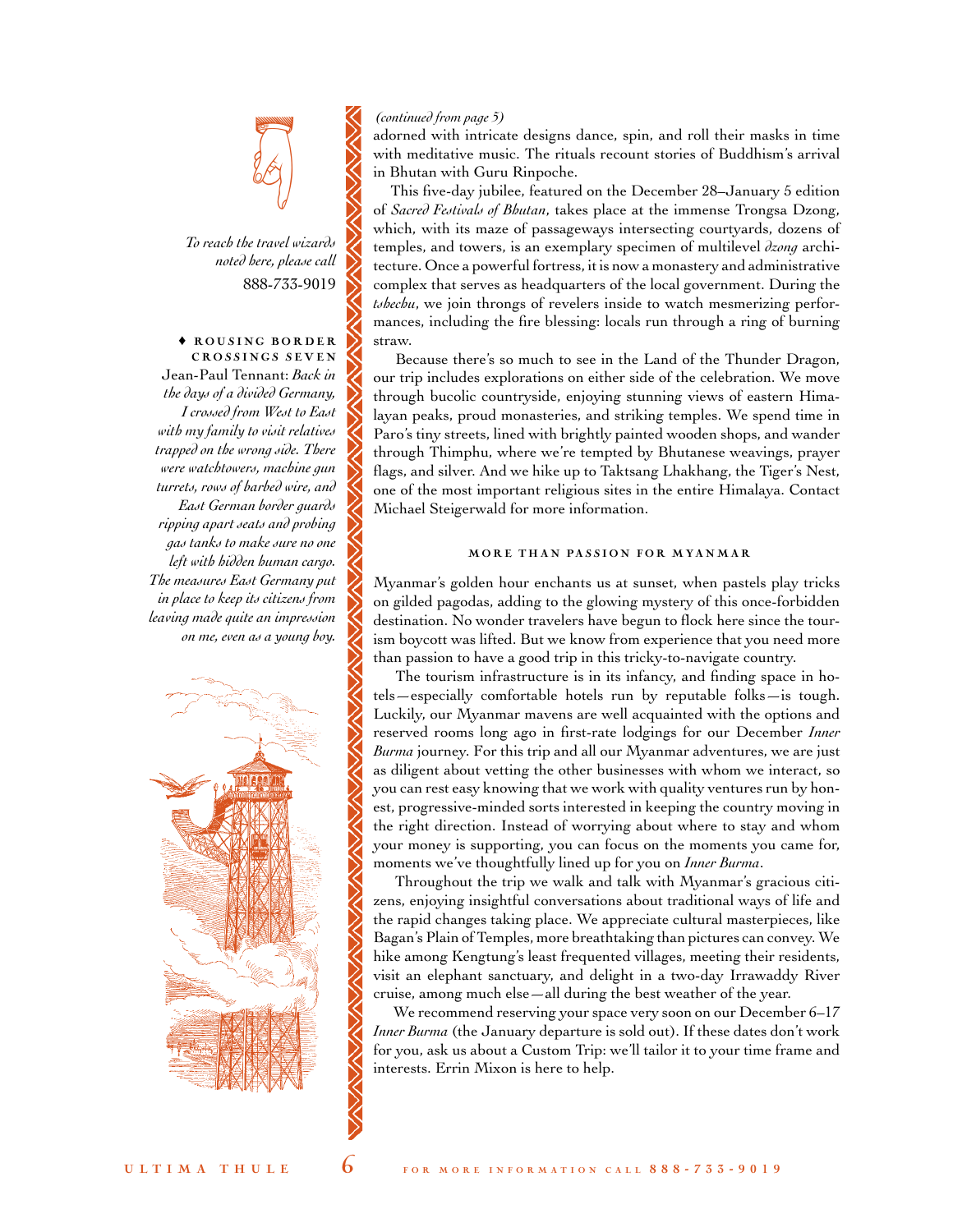#### THIS JUST IN! GENIUS GUIDE BOOKED FOR GALÁPAGOS HOLIDAY TRIP

Stellar guides make all the difference in travel. They open our eyes, pique our curiosity, impart details we'd never discover on our own, and up the ante on camaraderie and fun. That's why we work hard to find top-notch guides for our trips. Galápagos guru Natalie Crow has just informed us that one of these extraordinary people is now confirmed for our exclusive holiday group departures in the Enchanted Islands: Emma Jane Ridley.

Daughter of a foreign correspondent, Emma has a French education, is fluent in four languages, and was raised in Lebanon, Belgium, Great Britain, and Italy. Her ardor for natural history led to her studies in marine biology, which in turn brought her to a career as a naturalist and dive guide in Ecuador 20 years ago. "Emma is now a permanent resident of Santa Cruz, capital of the archipelago," explains Natalie, "and we're so lucky to have her as our guide."

This December, as we base our holidays from the unique and comfy Galápagos Safari Camp, Emma will reveal the Galápagos Islands as she sees them, illustrating their magic and fragility. She'll teach us to snorkel with friendly sea lions and map out the best spots to encounter Darwin's finches, lava lizards, swimming penguins, and other fantastic wildlife. We'll hop from island to island, gaining a new appreciation for Mother Nature as we learn about the isles' volcanic origin and the animals that have called them home for eons. During the *Galápagos Safari*'s holiday dates, GeoEx will have the camp—and Emma—all to ourselves. Contact Natalie to grab the few spaces that remain on the December 20–27 or December 25–January 1 trip.

## BOTSWANA: WILD AND MIRACULOUS

The Okavango Delta's "existence in the middle of the Kalahari Desert is nothing short of miraculous," wrote Frans Lanting in *Africa's Last Eden*. "The very notion that a place as wild and untouched as the Okavango even exists may seem like a dream." It's a dream we've been happily dipping into for years, weaving in and around the great delta's waterways, exploring its deserty borderlands, lolling in its exquisite lagoons, and getting acquainted with its splendidly sundry wildlife. Each time we go, we find this world wonder—which just became the 1,000th UNESCO World Heritage Site—more wonderful.

Our Botswana buffs are keen to share the dizzying variety of wildlife in the lush delta and its Kalahari environs: swimming elephants, bubbling pods of hippos, graceful giraffes, gliding Nile crocodiles, majestic lions, elegant oryx, bristly warthogs, and such spectacular and numerous birds—try kingfishers, lilac-breasted rollers, and Pel's fishing owl—that almost everyone becomes a keen birder. Our journeys include a myriad of activities, from bush walks to *mokoro* (canoe) safaris and excursions into the remote Deception Valley. One expert guide is with us throughout, so we won't have to reinvent the wildlife-visiting wheel at each camp; our guide will know what we've seen and what to be on special lookout for.

The 2015 dates for our *The Miraculous Delta: Botswana's Okavango* are April 9–20, June 10–21, and August 28–September 8, scheduled to coincide with two particularly apt times of year for wildlife viewing. If you *(continued on page 8)*



# $\triangle$  ROUSING BORDER CROSSINGS EIGHT Amanda McKee: *We'd been traveling for days through Chile's remote Aysén region, heading toward Argentina. When the road ended at glacial Lago O'Higgins, we took the ferry across and found the lonely border post set amid breathtaking scenery and nothing else. The immigration guards, pleased to have company, stamped our passports and invited us into their living quarters for coffee. Then we spent 24 hours no longer officially in any country, hiking across a mountain pass, camping overnight, and hiking some more before finally reaching the Argentine border post—still miles from roads.*



*Share this* Ultima Thule *with friends: a PDF version is available at*  GeoEx.com/UT57

CST #1006401-10